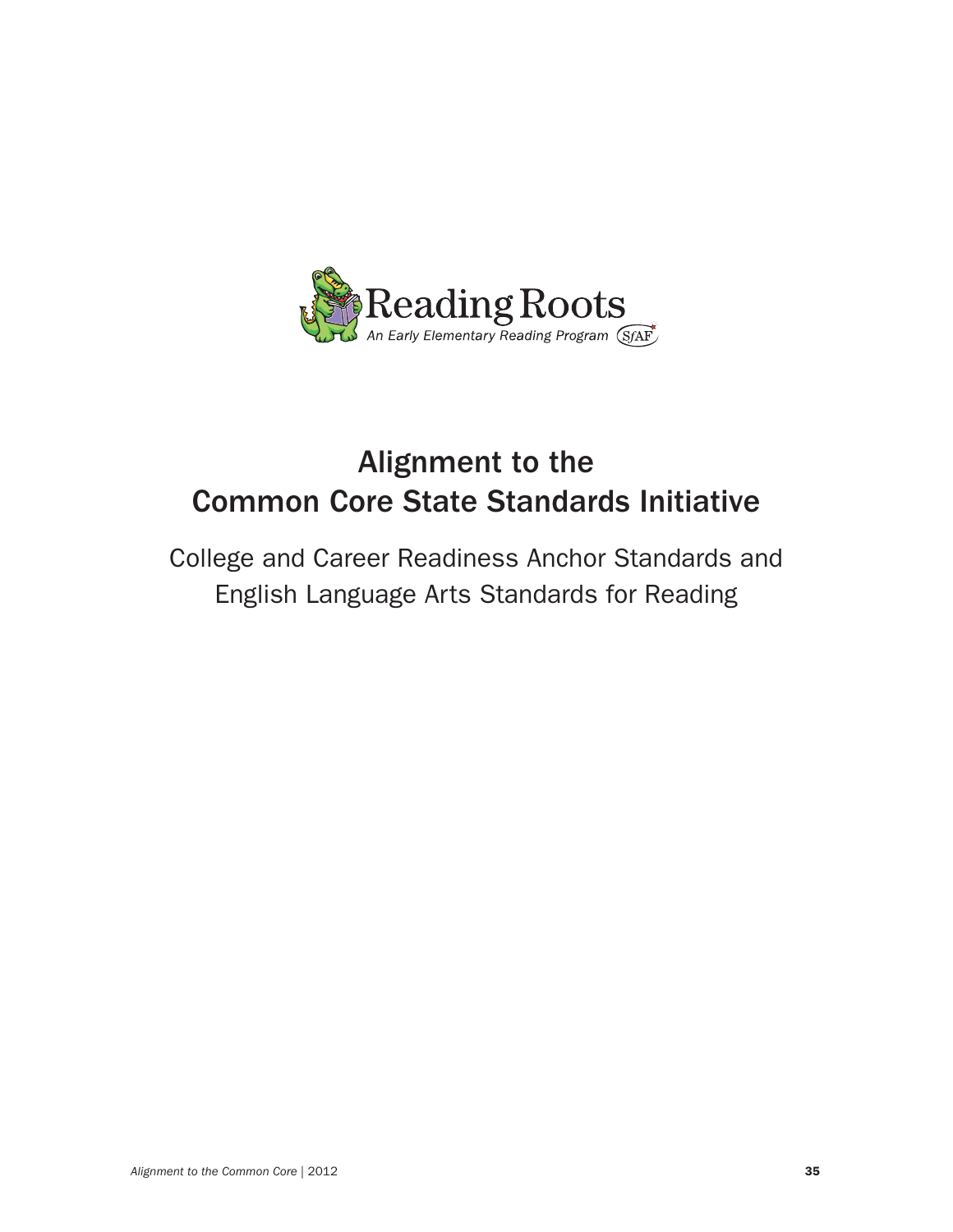# Section I: Alignment to the College and Career Readiness Anchor Standards for Reading

# Grade 1

#### Key Ideas and Details

Anchor Standard 1: Read closely to determine what the text says explicitly and to make logical inferences from it; cite specific textual evidence when writing or speaking to support conclusions drawn from the text.

The Reading Roots 4th Edition curriculum focuses on student comprehension of a variety of texts, from basic information and details to using the information gathered and background knowledge to draw conclusions from and formulate opinions on the text. Specific parts of daily lesson plans that call for students to process information for complete comprehension include:

- Shared Stories—Students read complex, engaging, and interesting stories even when they know only a few letter sounds.
- STaR stories—Students engage in a read-aloud experience designed to expand oral language and vocabulary and to develop listening-comprehension skills.
- Adventures in Writing—Students extend their comprehension by responding creatively in writing to a prompt that relates to the theme or topic of the Shared Story and/or STaR story.

Anchor Standard 2: Determine central ideas or themes of a text and analyze their development; summarize the key supporting details and ideas.

Students utilize graphic organizers throughout Reading Roots 4th Edition to determine and organize ideas within a text.

- In narrative lessons, students use a story star (levels 1 and 2) or a story map (levels 3 and 4) to identify the story elements.
- In expository lessons, students use an idea tree to identify main idea and supporting details.

Anchor Standard 3: Analyze how and why individuals, events, and ideas develop and interact over the course of a text.

The Reading Roots 4th Edition curriculum teaches students to make connections over the course of the text to improve their comprehension.

- Shared Stories—Teacher text is provided for these stories (read over three days in levels 1–3 and four days in level 4) to present a context for the story. These books include predictive questions for students that allow them to make connections to improve their comprehension.
- STaR stories—Lessons (over two days) for these stories guide students in previewing the book, expanding background knowledge, and making predictions. The teacher reads each story aloud to students, engaging them in discussion about what is happening in the story.

#### Craft and Structure

Anchor Standard 4: Interpret words and phrases as they are used in a text, including determining technical, connotative, and figurative meanings, and analyze how specific word choices shape meaning or tone.

The Reading Roots 4th Edition curriculum expands students' vocabulary through stories they will read themselves and interactive read alouds.

- Shared Stories—Students learn the meanings of Green (easily decodable) and Red (sight) Words that they will encounter in these stories during the Word Presentation segment of each lesson.
- STaR stories—Vocabulary words that students will hear in the STaR story are also introduced. The story is then read aloud to students, with the teacher engaging them in discussion about what is happening in the story and how the vocabulary words are used throughout. Students celebrate the new words they have learned by creating oral and written sentences with the vocabulary words.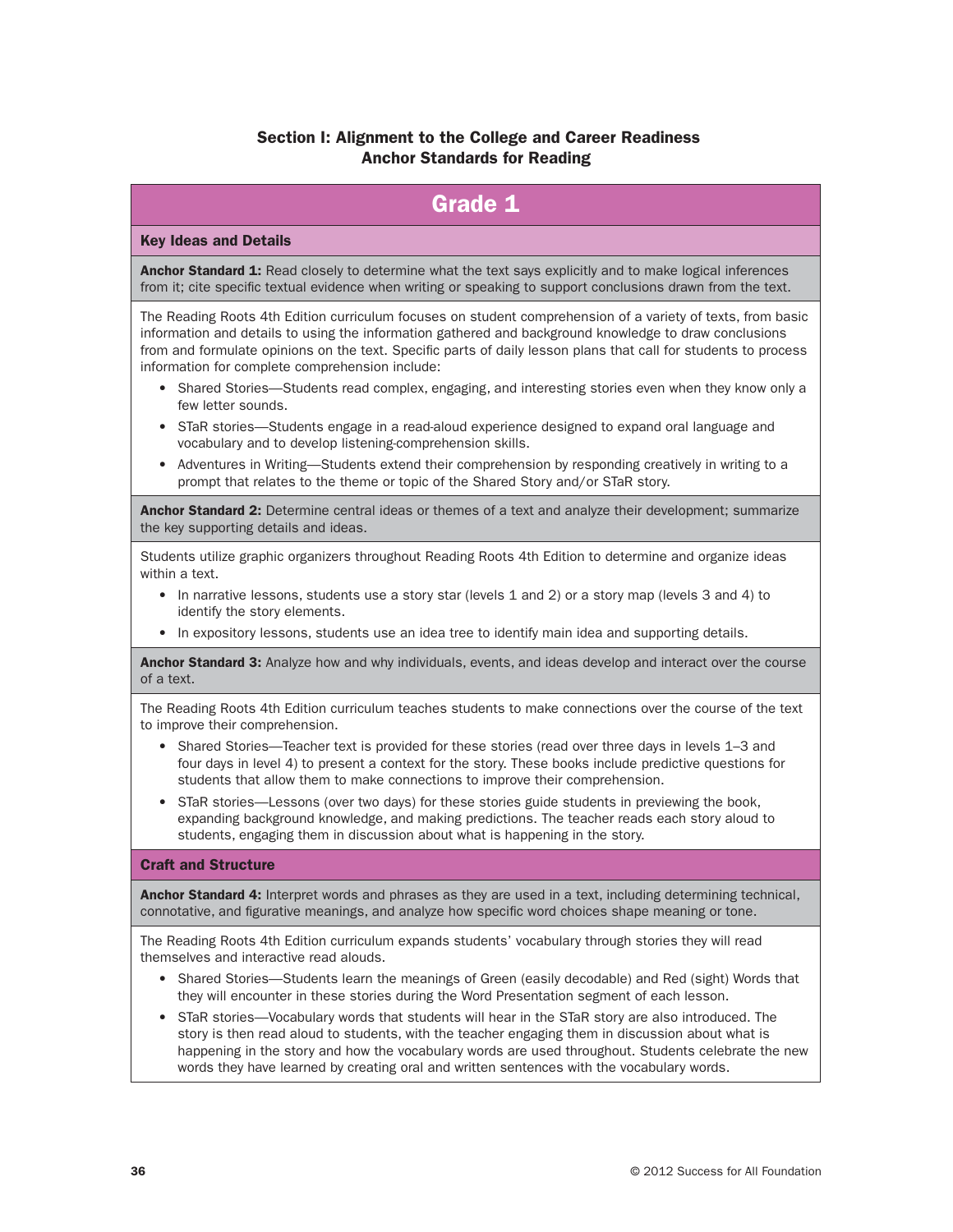Anchor Standard 5: Analyze the structure of texts, including how specific sentences, paragraphs, and larger portions of the text (e.g., a section, chapter, scene, or stanza) relate to each other and the whole.

The Reading Roots 4th Edition curriculum teaches students to analyze story structure in each lesson as part of the STaR story review. On day 2 of each narrative lesson, students use the story star (levels 1 and 2) or story map (levels 3 and 4) to identify the story elements and to make connections within each story. In expository lessons, students use an idea tree to identify the main idea and supporting details in the text.

Anchor Standard 6: Assess how point of view or purpose shapes the content and style of a text.

The Reading Roots 4th Edition curriculum teaches point of view or purpose through interactive reading of STaR stories.

Integration of Knowledge and Ideas

Anchor Standard 7: Integrate and evaluate content presented in diverse media and formats, including visually and quantitatively, as well as in words. $<sup>1</sup>$ </sup>

Reading Roots 4th Edition lessons encourage students to utilize all aspects of a story or text, in addition to supporting media, to aid in comprehension.

- In narrative lessons, the teacher models and students learn how to evaluate illustrations to aid in their comprehension of a story.
- In expository lessons, the teacher models and students learn to include analysis of text features in their comprehension of the text.
- Content from the award-winning PBS television program Between the Lions is used to introduce and reinforce letter sounds, sound blending, chunking, and word-meaning strategies.
- Word Plays videos are lively skits that introduce the key vocabulary and story theme for each of the Shared Stories. Word Plays are essential for English language learners, but English-proficient students love them (and learn from them) as well.

Anchor Standard 8: Delineate and evaluate the argument and specific claims in a text, including the validity of the reasoning as well as the relevance and sufficiency of the evidence.

The Reading Roots 4th edition curriculum engages students in discussion about information provided in texts. During discussion and interactive reading, students can evaluate information based on the author's reason for including it in the text.

**Anchor Standard 9:** Analyze how two or more texts address similar themes or topics in order to build knowledge or to compare the approaches the authors take.

Specific lessons in the Reading Roots 4th Edition curriculum ask students to compare texts in one of several ways:

- Narrative to narrative: for example, compare plots or outcomes across two stories.
- Expository to expository: for example, compare the texts' structures or two texts by the same author.
- Narrative to expository: for example, how does understanding an expository topic help the reader understand the plot of a story?

Range of Reading and Level of Text Complexity

Anchor Standard 10: Read and comprehend complex literary and informational texts independently and proficiently.

The Reading Roots 4th Edition curriculum is based on a progression of reading skills delivered through phonics instruction, Shared Stories, and STaR stories. Students learn to decode using phonics skills, read phonetically regular stories with partners, and understand story structure and vocabulary, all of which helps them to become independent readers.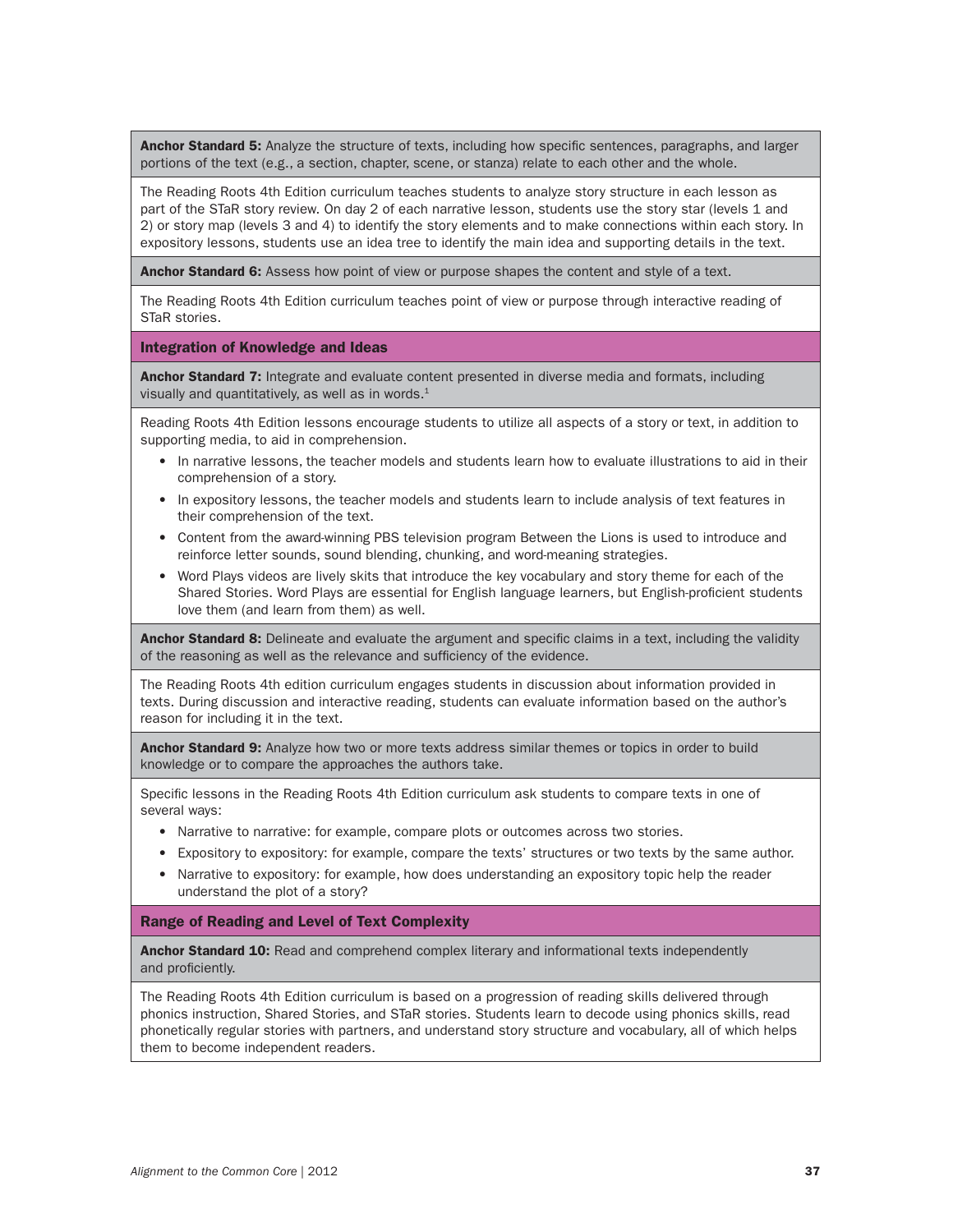### Section II: Alignment to English Language Arts Standards for Reading: Literature

| <b>Grade 1</b>                                                                                                                                                                                                            |
|---------------------------------------------------------------------------------------------------------------------------------------------------------------------------------------------------------------------------|
| <b>Key Ideas and Details</b>                                                                                                                                                                                              |
| Anchor Standard 1: Read closely to determine what the text says explicitly and to make logical inferences<br>from it; cite specific textual evidence when writing or speaking to support conclusions drawn from the text. |
| RL.1.1. Ask and answer questions about key details in a text.                                                                                                                                                             |
| Shared Stories, lessons 4-48 (all)<br>$\bullet$<br>STaR stories, lessons 1-48 (all)<br>٠                                                                                                                                  |
| Anchor Standard 2: Determine central ideas or themes of a text and analyze their development; summarize<br>the key supporting details and ideas.                                                                          |
| RL.1.2. Retell stories, including key details, and demonstrate understanding of their central message<br>or lesson.                                                                                                       |
| • STaR stories, day 2 of lessons 1-48 (all)                                                                                                                                                                               |
| Anchor Standard 3: Analyze how and why individuals, events, and ideas develop and interact over the course<br>of a text.                                                                                                  |
| RL.1.3. Describe characters, settings, and major events in a story, using key details.                                                                                                                                    |
| • Shared Stories, lessons 4-48 (all)<br>STaR stories, days 1 and 2 of lessons 1-48 (all)                                                                                                                                  |
| <b>Craft and Structure</b>                                                                                                                                                                                                |
| Anchor Standard 4: Interpret words and phrases as they are used in a text, including determining technical,<br>connotative, and figurative meanings, and analyze how specific word choices shape meaning or tone.         |
| RL.1.4. Identify words and phrases in stories or poems that suggest feelings or appeal to the senses.                                                                                                                     |
| Star stories, lessons 2, 4, 18, and 34<br>$\bullet$                                                                                                                                                                       |
| Anchor Standard 5: Analyze the structure of texts, including how specific sentences, paragraphs, and larger<br>portions of the text (e.g., a section, chapter, scene, or stanza) relate to each other and the whole.      |
| RL.1.5. Explain major differences between books that tell stories and books that give information, drawing on<br>a wide reading of a range of text types.                                                                 |
| • STaR stories                                                                                                                                                                                                            |
| Anchor Standard 6: Assess how point of view or purpose shapes the content and style of a text.                                                                                                                            |
| RL.1.6. Identify who is telling the story at various points in a text.                                                                                                                                                    |
| STaR stories (e.g., lesson 34)<br>$\bullet$                                                                                                                                                                               |
| <b>Integration of Knowledge and Ideas</b>                                                                                                                                                                                 |
| Anchor Standard 7: Integrate and evaluate content presented in diverse media and formats, including<br>visually and quantitatively, as well as in words.                                                                  |
| RL.1.7. Use illustrations and details in a story to describe its characters, setting, or events.                                                                                                                          |

- Shared Stories, lessons 4–48 (all)
- STaR stories, lessons 1–48 (all)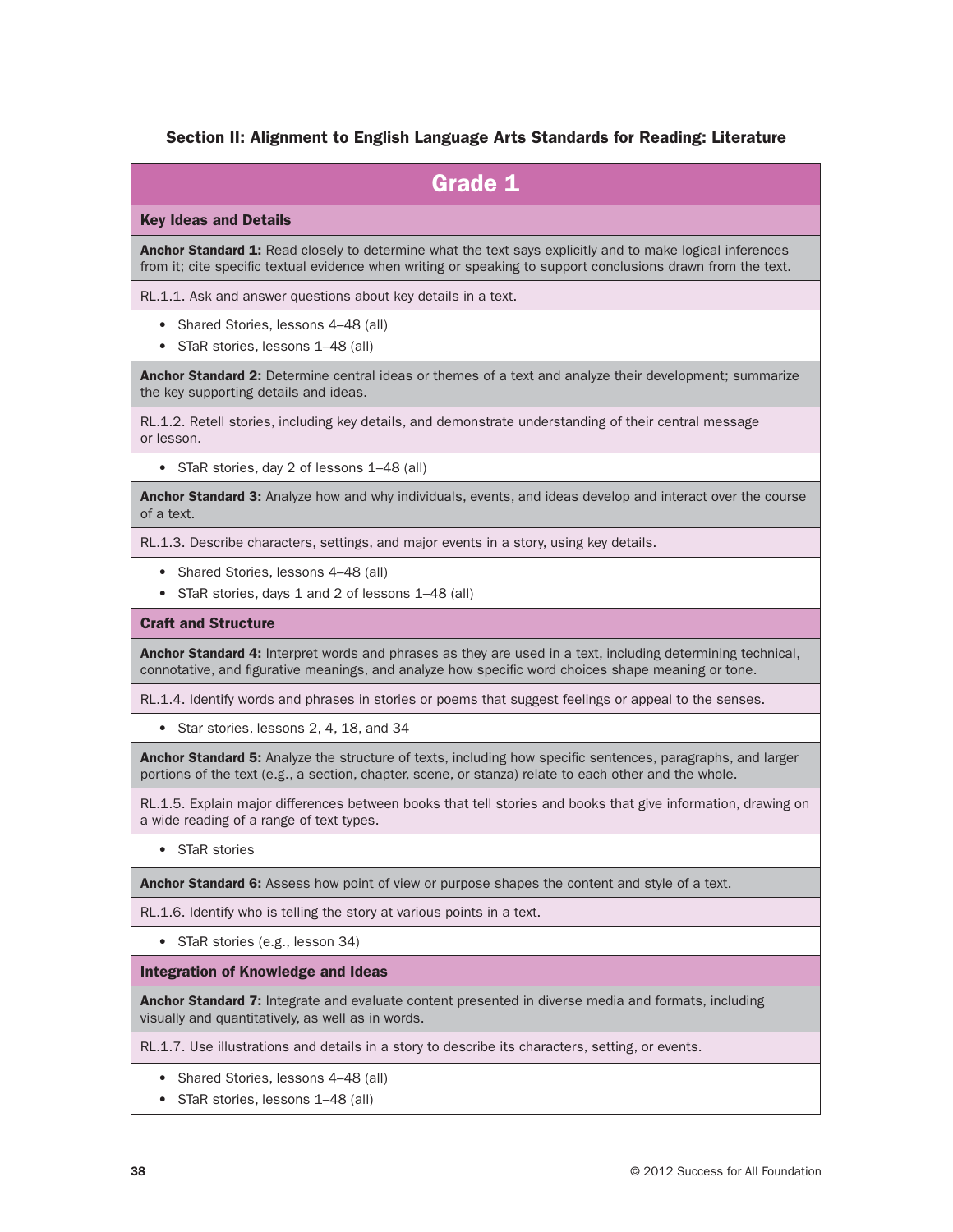Anchor Standard 8: Delineate and evaluate the argument and specific claims in a text, including the validity of the reasoning as well as the relevance and sufficiency of the evidence.

RL.1.8. (Not applicable to literature)

Anchor Standard 9: Analyze how two or more texts address similar themes or topics in order to build knowledge or to compare the approaches the authors take.

RL.1.9. Compare and contrast the adventures and experiences of characters in stories.

- Shared Stories, lessons 4–48 (all)
- STaR stories, lessons 1–48 (all)

Range of Reading and Level of Text Complexity

Anchor Standard 10: Read and comprehend complex literary and informational texts independently and proficiently.

RL.1.10. With prompting and support, read prose and poetry of appropriate complexity for grade 1.

• Shared Stories, lessons 4–48 (all)

### Section III: Alignment to English Language Arts Standards for Reading: Informational Text

# Grade 1

#### Key Ideas and Details

Anchor Standard 1: Read closely to determine what the text says explicitly and to make logical inferences from it; cite specific textual evidence when writing or speaking to support conclusions drawn from the text.

RI.1.1. Ask and answer questions about key details in a text.

• STaR stories, lessons 6, 7, 9, 17, 19, 23, 29, 30, 36, 38, 40, 44, 45, and 47

Anchor Standard 2: Determine central ideas or themes of a text and analyze their development; summarize the key supporting details and ideas.

RI.1.2. Identify the main topic and retell key details of a text.

• STaR stories, lessons 6, 7, 9, 17, 19, 23, 29, 30, 36, 38, 40, 44, 45 and 47

Anchor Standard 3: Analyze how and why individuals, events, and ideas develop and interact over the course of a text.

RI.1.3. Describe the connection between two individuals, events, ideas, or pieces of information in a text.

• STaR stories, lessons 6, 7, 9, 17, 19, 23, 29, 30, 36, 38, 40, 44, 45 and 47

#### Craft and Structure

Anchor Standard 4: Interpret words and phrases as they are used in a text, including determining technical, connotative, and figurative meanings, and analyze how specific word choices shape meaning or tone.

RI.1.4. Ask and answer questions to help determine or clarify the meaning of words and phrases in a text.

• STaR stories, lessons 6, 7, 9, 17, 19, 23, 29, 30, 36, 38, 40, 44, 45 and 47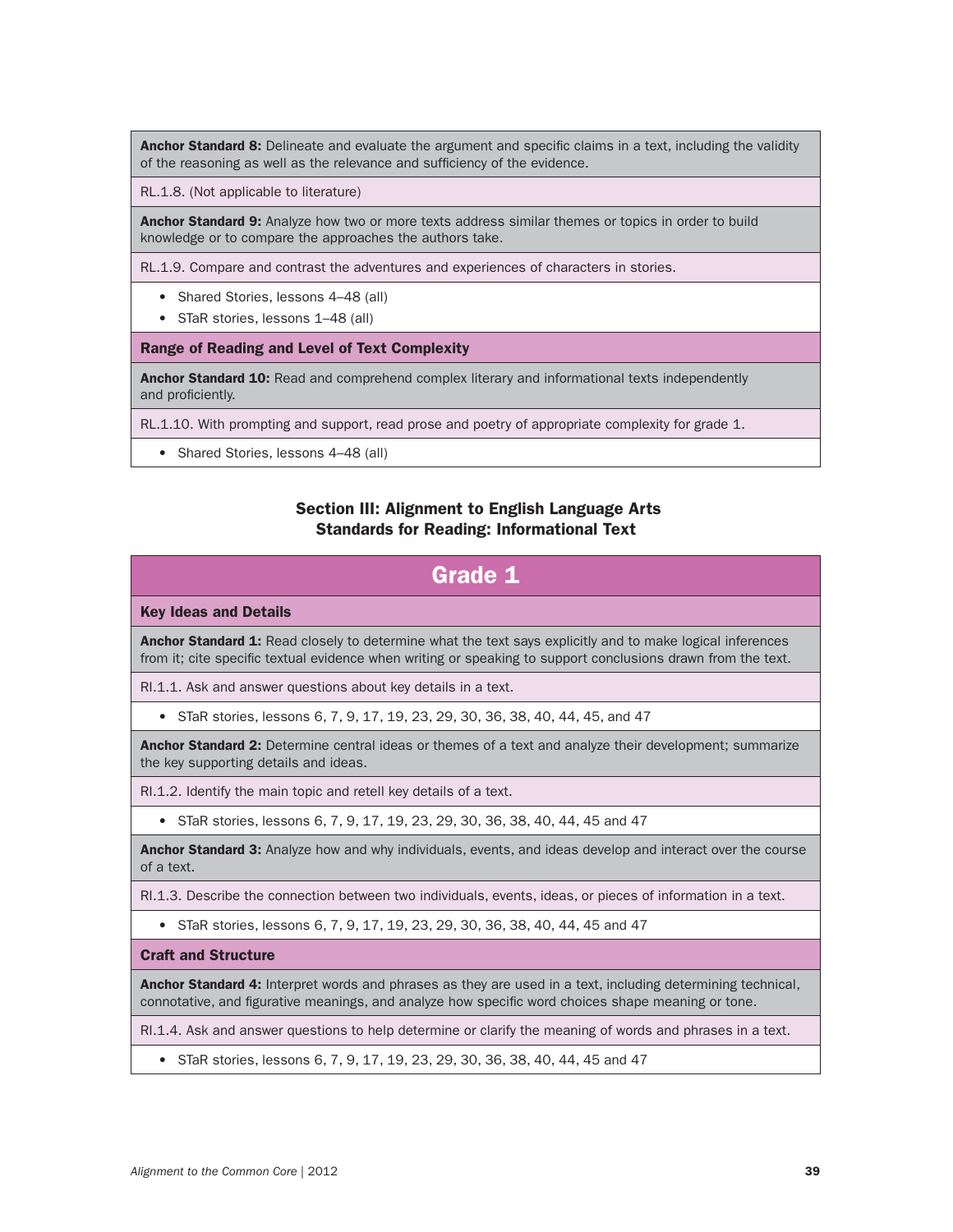Anchor Standard 5: Analyze the structure of texts, including how specific sentences, paragraphs, and larger portions of the text (e.g., a section, chapter, scene, or stanza) relate to each other and the whole.

RI.1.5. Know and use various text features (e.g., headings, tables of contents, glossaries, electronic menus, icons) to locate key facts or information in a text.

• STaR stories, lessons 6, 7, 9, 17, 19, 23, 29, 30, 36, 38, 40, 44, 45, and 47

Anchor Standard 6: Assess how point of view or purpose shapes the content and style of a text.

RI.1.6. Distinguish between information provided by pictures or other illustrations and information provided by the words in a text.

• STaR stories, lessons 6, 7, 9, 17, 19, 23, 29, 30, 36, 38, 40, 44, 45 and 47

Integration of Knowledge and Ideas

Anchor Standard 7: Integrate and evaluate content presented in diverse media and formats, including visually and quantitatively, as well as in words.

RI.1.7. Use the illustrations and details in a text to describe its key ideas.

• STaR stories, lessons 6, 7, 9, 17, 19, 23, 29, 30, 36, 38, 40, 44, 45 and 47

Anchor Standard 8: Delineate and evaluate the argument and specific claims in a text, including the validity of the reasoning as well as the relevance and sufficiency of the evidence.

RI.1.8. Identify the reasons an author gives to support points in a text.

• STaR stories, lessons 6, 7, 9, 17, 19, 23, 29, 30, 36, 38, 40, 44, 45 and 47

Anchor Standard 9: Analyze how two or more texts address similar themes or topics in order to build knowledge or to compare the approaches the authors take.

RI.1.9. Identify basic similarities in and differences between two texts on the same topic (e.g., in illustrations, descriptions, or procedures).

• STaR stories, lessons 44 and 46

Range of Reading and Level of Text Complexity

Anchor Standard 10: Read and comprehend complex literary and informational texts independently and proficiently.

RI.1.10. With prompting and support, read informational texts appropriately complex for grade 1.

• Shared Stories in level 4, lessons 38–48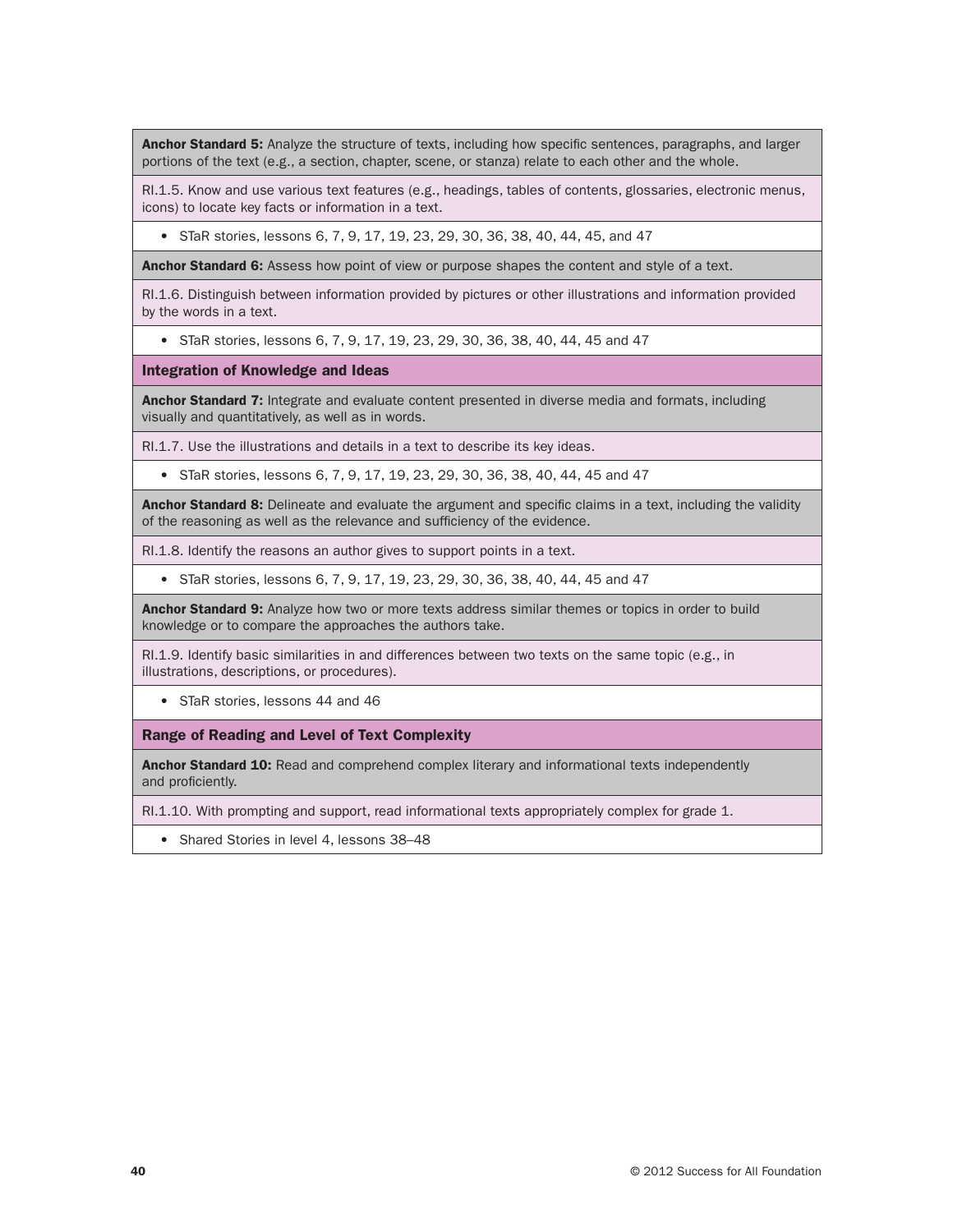# Section IV: Alignment to English Language Arts Standards for Reading: Foundational Skills

| <b>Grade 1</b>                                                                                                                                                                                                                                                                                                                                                                                                                                                                                                                                                                                                                                                                                                                     |
|------------------------------------------------------------------------------------------------------------------------------------------------------------------------------------------------------------------------------------------------------------------------------------------------------------------------------------------------------------------------------------------------------------------------------------------------------------------------------------------------------------------------------------------------------------------------------------------------------------------------------------------------------------------------------------------------------------------------------------|
| <b>Print Concepts</b>                                                                                                                                                                                                                                                                                                                                                                                                                                                                                                                                                                                                                                                                                                              |
| RF.1.1. Demonstrate understanding of the organization and basic features of print.<br>Recognize the distinguishing features of a sentence (e.g., first word, capitalization, ending punctuation).<br>$\bullet$                                                                                                                                                                                                                                                                                                                                                                                                                                                                                                                     |
| • Reading Roots 4th Edition teaches students to recognize the features of a sentence in all<br>Shared Stories.<br>Students apply this skill to their writing during Adventures in Writing on day 3 (levels 1-3) and on days<br>$\bullet$<br>3 and 4 (level 4).                                                                                                                                                                                                                                                                                                                                                                                                                                                                     |
| <b>Phonological Awareness</b>                                                                                                                                                                                                                                                                                                                                                                                                                                                                                                                                                                                                                                                                                                      |
| RF.1.2. Demonstrate understanding of spoken words, syllables, and sounds (phonemes).<br>Distinguish long from short vowel sounds in spoken single-syllable words.<br>$\bullet$<br>Orally produce single-syllable words by blending sounds (phonemes), including consonant blends.<br>Isolate and pronounce initial, medial vowel, and final sounds (phonemes) in spoken single-<br>$\bullet$<br>syllable words.<br>Segment spoken single-syllable words into their complete sequence of individual sounds (phonemes).<br>$\bullet$                                                                                                                                                                                                 |
| • Reading Roots 4th Edition teaches students phonological awareness through fun, fast-paced<br>systematic FastTrack Phonics lessons. In early lessons, a single-letter grapheme or consonant<br>combination ("ch," "sh," "th," and "ng") is introduced each day. Once a grapheme (letter or letter<br>group) is introduced, it is revisited extensively in future lessons as part of daily teacher instruction and<br>student practice.<br>The Stretch and Read and Say-It-Fast strategies of FastTrack Phonics engage students in blending and<br>segmenting practice.<br>Beginning in lesson 13, a series of vowel digraphs are taught. Because these graphemes are more<br>$\bullet$                                            |
| difficult for young students to remember, the letter groups are introduced over a period of two lessons.                                                                                                                                                                                                                                                                                                                                                                                                                                                                                                                                                                                                                           |
| <b>Phonics and Word Recognition</b><br>RF.1.3. Know and apply grade-level phonics and word analysis skills in decoding words.<br>Know the spelling-sound correspondences for common consonant digraphs.<br>Decode regularly spelled one-syllable words.<br>$\bullet$<br>Know final -e and common vowel team conventions for representing long vowel sounds.<br>$\bullet$<br>Use knowledge that every syllable must have a vowel sound to determine the number of syllables in a<br>printed word.<br>Decode two-syllable words following basic patterns by breaking the words into syllables.<br>$\bullet$<br>Read words with inflectional endings.<br>Recognize and read grade-appropriate irregularly spelled words.<br>$\bullet$ |
| In Reading Roots 4th Edition, the FastTrack Phonics lessons engage students in daily activities that<br>٠<br>address each of these phonics and word-analysis skills.                                                                                                                                                                                                                                                                                                                                                                                                                                                                                                                                                               |

- Students use decoding skills to read the phonetically regular Shared Stories.
- Shared Stories teach students to read grade-appropriate irregularly spelled words.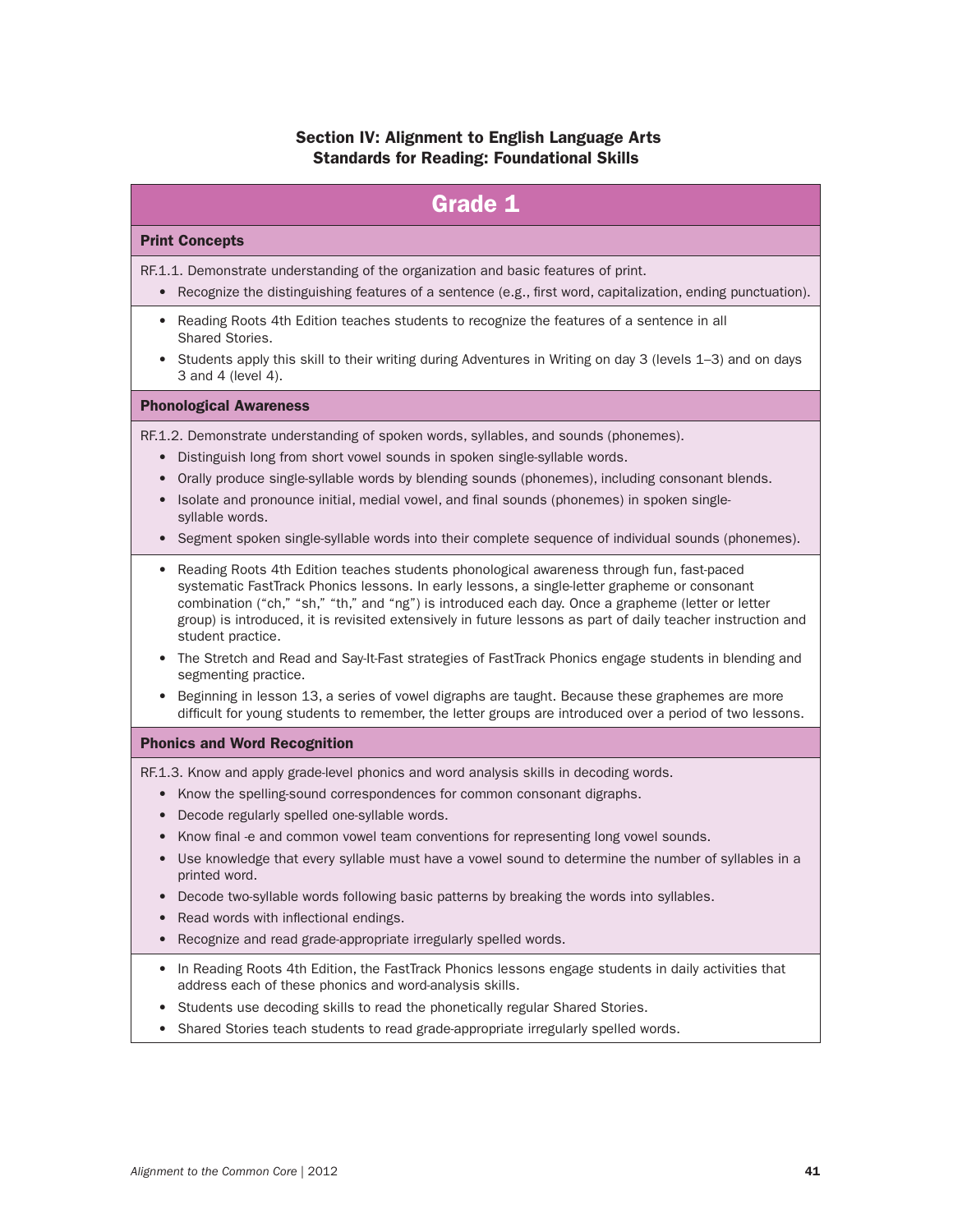#### **Fluency**

RF.1.4. Read with sufficient accuracy and fluency to support comprehension.

- Read on-level text with purpose and understanding.
- Read on-level text orally with accuracy, appropriate rate, and expression on successive readings.
- Use context to confirm or self-correct word recognition and understanding, rereading as necessary.
- Students learn to read fluently one step at a time within the Shared Story section of the lessons. In the beginning, students focus on accuracy of reading. As accuracy increases, the focus shifts toward reading smoothly, with attention to periods, commas, and other punctuation. Reading with rich expression, like a storyteller, becomes the next goal. Finally, reading rate is tracked, and increases are celebrated, with continuing attention to the quality of the reading. By the end of the first grade, it is expected that students will be reading at a rate of sixty words per minute.
- The teacher models fluent reading of the STaR stories throughout the lessons.

### Section I: Alignment to the College and Career Readiness Anchor Standards for Writing

# Grade 1

#### Text Types and Purposes

Anchor Standard 1: Write arguments to support claims in an analysis of substantive topics or texts, using valid reasoning and relevant and sufficient evidence.

Each day, students write during either the STaR (Story Telling and Retelling) Writing or the Adventures in Writing components of each lesson in all four levels of the Reading Roots 4th Edition curriculum.

During STaR Writing, students create sentences using vocabulary words from the STaR story and share their favorite parts of each story.

Adventures in Writing lessons are structured so students can start to write from the beginning of the program. The lessons increase in complexity so students progress from writing short, simple words and phrases to thinking about, planning, and polishing their writing. Prompts for each Reading Roots 4th Edition Adventures in Writing lesson provide students with a focus for their writing across a broad range of topics and purposes. Students' writing frequently addresses opinions for which they must provide reasoning and evidence in their writing.

**Anchor Standard 2:** Write informative/explanatory texts to examine and convey complex ideas and information clearly and accurately through the effective selection, organization, and analysis of content.

The Adventures in Writing prompts regularly engage students in informative writing. This type of writing relates to an expository text used in the Shared Story or STaR components of the Reading Roots 4th Edition lessons.

Anchor Standard 3: Write narratives to develop real or imagined experiences or events using effective technique, well-chosen details, and well-structured event sequences.

The Adventures in Writing component of Reading Roots 4th Edition offers a wide variety of topics and purposes for writing that include writing narratives. Over the course of the four levels of Reading Roots 4th Edition, students learn to go from writing simple narrative sentences to developing a narrative in which they include details and sequential events. Peer editing teaches students to receive constructive criticism that they can then apply to their writing.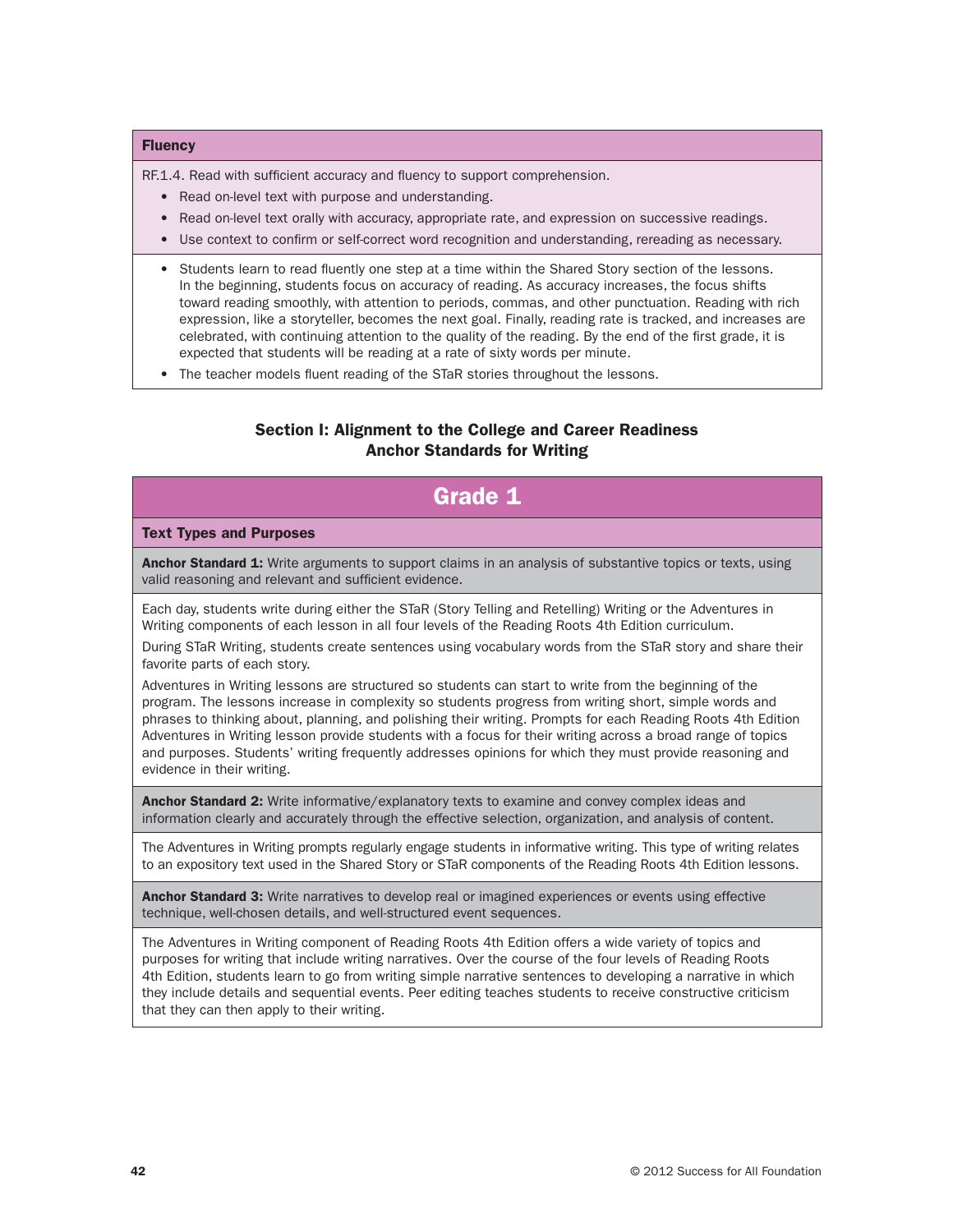#### Production and Distribution of Writing

Anchor Standard 4: Produce clear and coherent writing in which the development, organization, and style are appropriate to task, purpose, and audience.

This is not a grade 1 standard.

Anchor Standard 5: Develop and strengthen writing as needed by planning, revising, editing, rewriting, or trying a new approach.

The Adventures in Writing lessons in Reading Roots 4th Edition include prewriting, partner planning, writing, self-editing, and peer editing to help students develop their writing skills. As students progress through each level of Reading Roots 4th Edition, they produce more detailed and more complex writing. Adventures in Writing takes place on day 3 in levels 1–3 and on days 3 and 4 of level 4. This allows more time for writing as students become more proficient.

Anchor Standard 6: Use technology, including the Internet, to produce and publish writing and to interact and collaborate with others.

Through coaching, teachers are encouraged to expose students to a variety of ways to publish their writing using technology.

Research to Build and Present Knowledge

Anchor Standard 7: Conduct short as well as more sustained research projects based on focused questions, demonstrating understanding of the subject under investigation.

In the Adventures in Writing component of Reading Roots 4th Edition, students write in response to prompts that relate to the STaR story or Shared Story for the lesson. Students use these stories as references for their writing.

Anchor Standard 8: Gather relevant information from multiple print and digital sources, assess the credibility and accuracy of each source, and integrate the information while avoiding plagiarism.

In Adventures in Writing, students use STaR stories and Shared Stories as references for writing in response to the prompt for the lesson.

Anchor Standard 9: Draw evidence from literary or informational texts to support analysis, reflection, and research.

This is not a grade 1 standard.

#### Range of Writing

Anchor Standard 10: Write routinely over extended time frames (time for research, reflection, and revision) and shorter time frames (a single sitting or a day or two) for a range of tasks, purposes, and audiences.

This is not a grade 1 standard.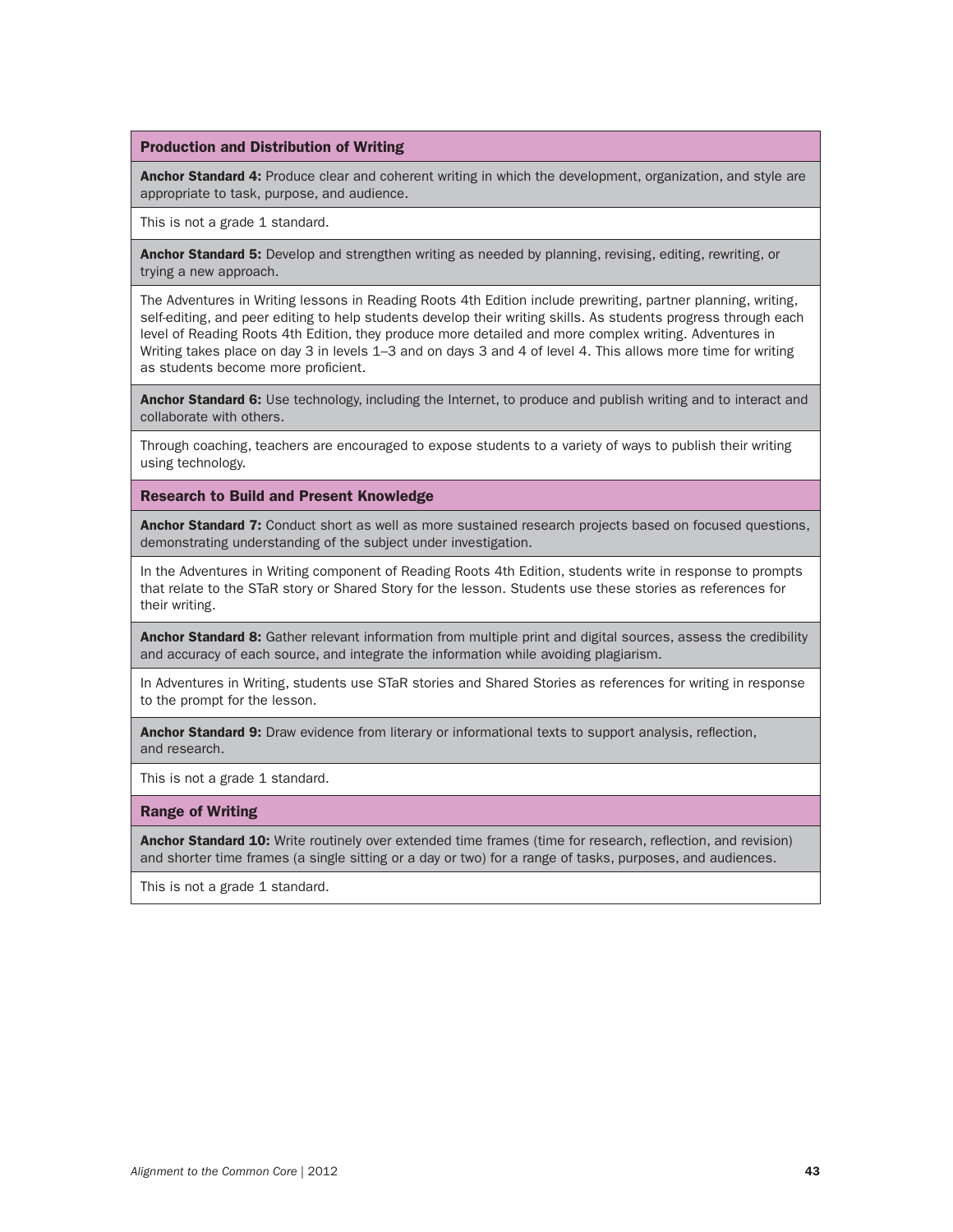# Section II: Alignment to English Language Arts Standards for Writing

| <b>Grade 1</b>                                                                                                                                                                                                                                                                                                                                                                                                                                                                                                                                                                                                              |
|-----------------------------------------------------------------------------------------------------------------------------------------------------------------------------------------------------------------------------------------------------------------------------------------------------------------------------------------------------------------------------------------------------------------------------------------------------------------------------------------------------------------------------------------------------------------------------------------------------------------------------|
| <b>Text Types and Purposes</b>                                                                                                                                                                                                                                                                                                                                                                                                                                                                                                                                                                                              |
| Anchor Standard 1: Write arguments to support claims in an analysis of substantive topics or texts, using<br>valid reasoning and relevant and sufficient evidence.                                                                                                                                                                                                                                                                                                                                                                                                                                                          |
| W.1.1. Write opinion pieces in which they introduce the topic or name the book they are writing about, state<br>an opinion, supply a reason for the opinion, and provide some sense of closure.                                                                                                                                                                                                                                                                                                                                                                                                                             |
| Students write opinion pieces in response to prompts during the STaR Writing and Adventures in<br>Writing components. In early lessons, students write words, phrases, or short sentences as they<br>are able. As they progress through levels 2-4, their writing expands to include simple and complex<br>sentences in the form of paragraphs (e.g., lesson 9, STaR Writing and Adventures in Writing).                                                                                                                                                                                                                    |
| Anchor Standard 2: Write informative/explanatory texts to examine and convey complex ideas and<br>information clearly and accurately through the effective selection, organization, and analysis of content.                                                                                                                                                                                                                                                                                                                                                                                                                |
| W.1.2. Write informative/explanatory texts in which they name a topic, supply some facts about the topic,<br>and provide some sense of closure.                                                                                                                                                                                                                                                                                                                                                                                                                                                                             |
| Students write expository texts in response to prompts during the STaR Writing and Adventures<br>$\bullet$<br>in Writing components. As students progress from level 1 through level 4 in these components of<br>Reading Roots 4th Edition, their writing becomes more complex. Through self-editing and peer editing<br>in Adventures in Writing, students learn to write more accurately.<br>Students demonstrate expository writing in the Adventures in Writing lessons in all four levels of<br>$\bullet$<br>Reading Roots 4th Edition.<br>For example, Adventures in Writing, lessons 11, 17, 29, and 40<br>$\bullet$ |
| Anchor Standard 3: Write narratives to develop real or imagined experiences or events using effective<br>technique, well-chosen details, and well-structured event sequences.                                                                                                                                                                                                                                                                                                                                                                                                                                               |
| W.1.3. Write narratives in which they recount two or more appropriately sequenced events, include some details<br>regarding what happened, use temporal words to signal event order, and provide some sense of closure.                                                                                                                                                                                                                                                                                                                                                                                                     |
| Students write about sequenced events in STaR Writing and Adventures in Writing. In response to<br>$\bullet$<br>prompts in these components, students often use sequence words such as first, next, then, and last.<br>Self-editing and peer editing help students organize their sequential writing.<br>For example, Adventures in Writing, lesson 24<br>$\bullet$                                                                                                                                                                                                                                                         |
| <b>Production and Distribution of Writing</b>                                                                                                                                                                                                                                                                                                                                                                                                                                                                                                                                                                               |
| Anchor Standard 4: Produce clear and coherent writing in which the development, organization, and style are<br>appropriate to task, purpose, and audience.                                                                                                                                                                                                                                                                                                                                                                                                                                                                  |
| W.1.4. (Begins in grade 3) This is not a first-grade standard.                                                                                                                                                                                                                                                                                                                                                                                                                                                                                                                                                              |
|                                                                                                                                                                                                                                                                                                                                                                                                                                                                                                                                                                                                                             |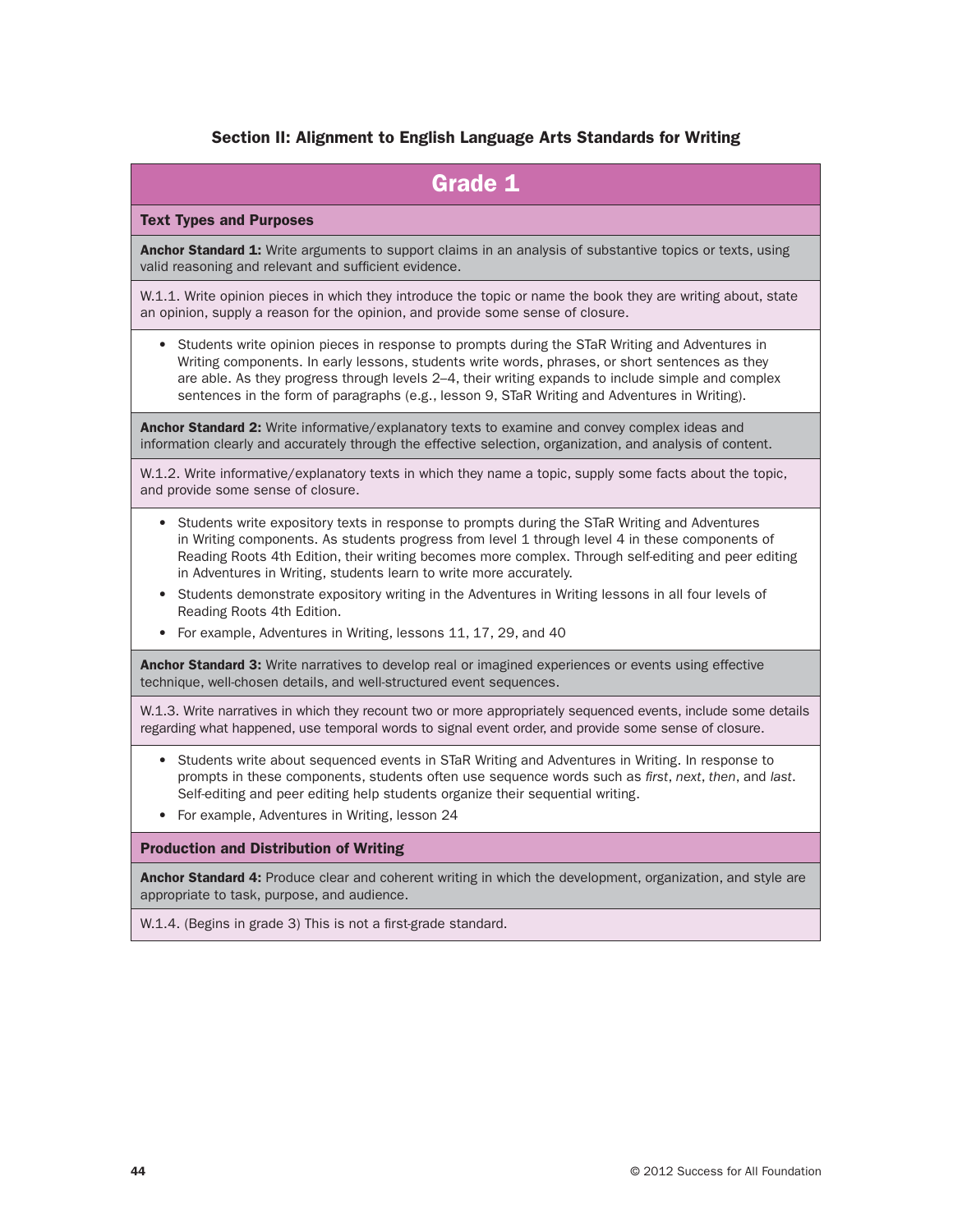Anchor Standard 5: Develop and strengthen writing as needed by planning, revising, editing, rewriting, or trying a new approach.

W.1.5. With guidance and support from adults, focus on a topic, respond to questions and suggestions from peers, and add details to strengthen writing as needed.

- Adventures in Writing introduces students to self-editing and peer editing throughout each level of Reading Roots 4th Edition. In level 1, students learn to discuss writing topics with peers to generate writing ideas and plan their writing. In level 2, there is an increased emphasis on having partners provide information to each other about how to elaborate their written work to make the language more interesting. In level 3, students are encouraged to work in partnerships to find and correct errors in their writing. And in level 4, students learn to use a writing scoring guide to ensure that their work meets the criteria to earn a top score.
- In STaR Writing, students share with their partners sentences that they will write using one of the STaR vocabulary words.
- For example, lesson 6, day 1, STaR Writing and day 3, Adventures in Writing

Anchor Standard 6: Use technology, including the Internet, to produce and publish writing and to interact and collaborate with others.

W.1.6. With guidance and support from adults, use a variety of digital tools to produce and publish writing, including in collaboration with peers.

• Through coaching, teachers are encouraged to expose students to a variety of ways to publish their writing using technology.

#### Research to Build and Present Knowledge

Anchor Standard 7: Conduct short as well as more sustained research projects based on focused questions, demonstrating understanding of the subject under investigation.

W.1.7. Participate in shared research and writing projects (e.g., explore a number of "how-to" books on a given topic and use them to write a sequence of instructions).

- Frequently, STaR stories include information on how to do something, and the Adventures in Writing prompt for that lesson consists of writing directions to explain how to do something.
- For example, Adventures in Writing, lessons 8, 32, and 33

Anchor Standard 8: Gather relevant information from multiple print and digital sources, assess the credibility and accuracy of each source, and integrate the information while avoiding plagiarism.

W.1.8. With guidance and support from adults, recall information from experiences or gather information from provided sources to answer a question.

- The Adventures in Writing component invites students to write about topics using personal experiences when possible and/or using information from texts to respond to a story-related prompt.
- For example, Adventures in Writing, lessons 9, 20, and 26

Anchor Standard 9: Draw evidence from literary or informational texts to support analysis, reflection, and research.

W.1.9. (Begins in grade 4) This is not a first-grade standard.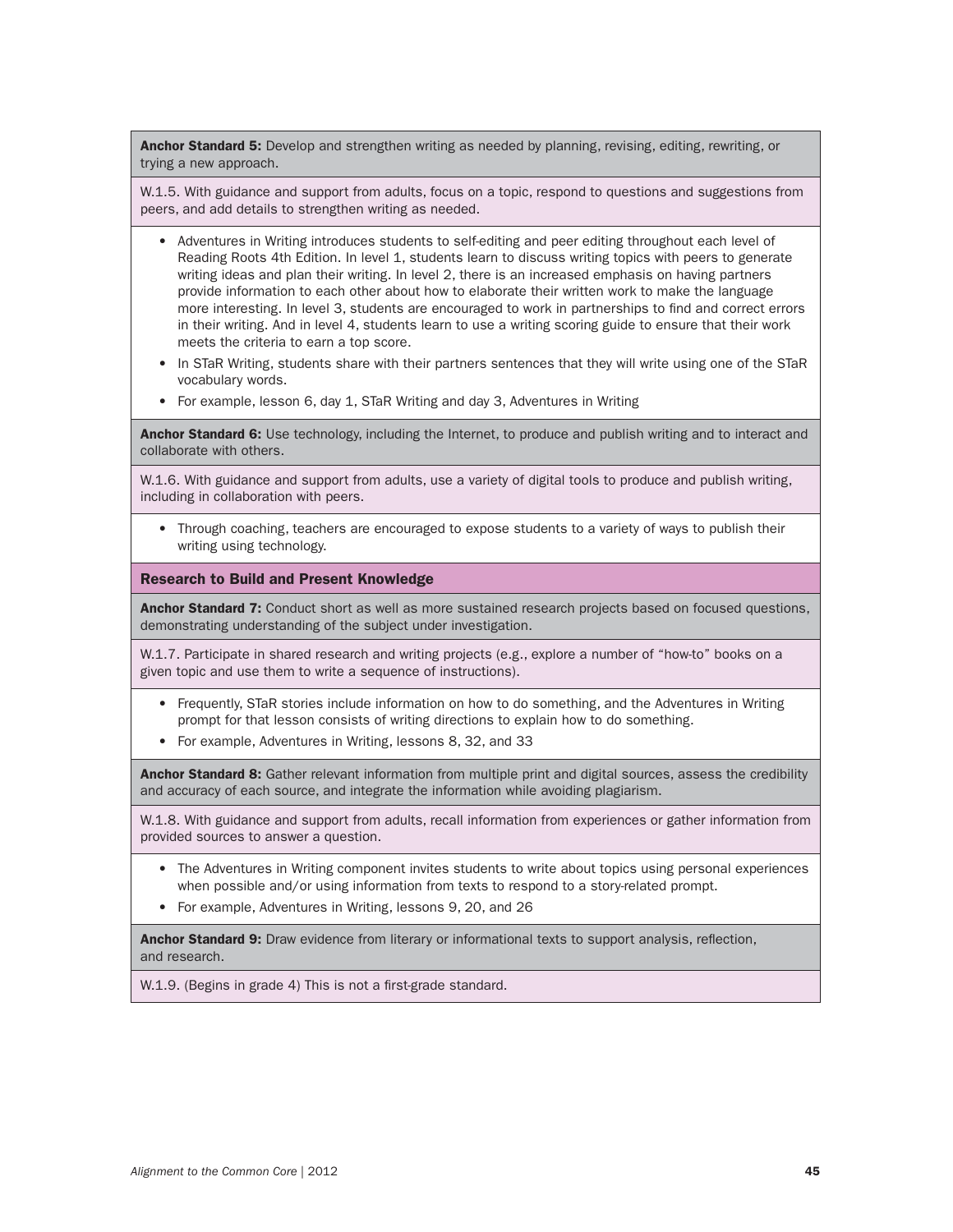Range of Writing

Anchor Standard 10: Write routinely over extended time frames (time for research, reflection, and revision) and shorter time frames (a single sitting or a day or two) for a range of tasks, purposes, and audiences.

W.1.10. (Begins in grade 3) This is not a first-grade standard.

### Section I: Alignment to the College and Career Readiness Anchor Standards for Speaking and Listening

# Grade 1 Comprehension and Collaboration Anchor Standard 1: Prepare for and participate effectively in a range of conversations and collaborations with diverse partners, building on others' ideas and expressing their own clearly and persuasively. The Reading Roots 4th Edition curriculum utilizes cooperative-learning strategies to ensure that all students have an opportunity to engage in daily conversations and collaborations. Students work in teams of four, enabling all students to talk within the group and with various partners to express their ideas and earn team points. Opportunities for conversation and discussion occur in all components of Reading Roots 4th Edition. Components that engage the students in conversation include: • Shared Story—Over three (levels 1–3) or four (level 4) days of each Shared Story, students have daily opportunities to talk with partners or in small groups about the current story. On day 1, students respond to discussion questions; on day 2, they answer partner story questions; on day 3 (level 4), they discuss part 3 of the partner story questions. • STaR story interactive reading—On day 1, students engage in interactive reading of a story during which they use the cooperative-learning strategy Think-Pair-Share to discuss story-related questions for comprehension. On day 2, students engage in discussion as they review the story and participate in retelling activities such as comparing and contrasting story elements, interactive story circle, and sequencing. • STaR Celebration—On day 1, students discuss a chosen STaR word in partnerships or teams. On day 2, students discuss the STaR story retell in partnerships or teams, focusing on a character, event, etc. • STaR Writing—With their partners, students discuss a STaR word and how they will use the word in a sentence. • Adventures in Writing—On day 3 of each lesson, students discuss their writing during partner planning. On day 4 (level 4), students share their writing and provide feedback to one another. Anchor Standard 2: Integrate and evaluate information presented in diverse media and formats, including visually, quantitatively, and orally. Interactive reading of narrative and expository texts in the STaR story component of Reading Roots

4th Edition engages students in discussion of these texts, allowing them to better comprehend the story or information presented. Teachers use the cooperative-learning strategy Think-Pair-Share, which encourages students to talk with one another to ask and answer questions about the text and illustrations.

Daily components that engage students in these skills include:

- Shared Story and
- STaR story.

Anchor Standard 3: Evaluate a speaker's point of view, reasoning, and use of evidence and rhetoric.

In all components of Reading Roots 4th Edition, students are encouraged to ask questions to better understand information presented in books, orally, or during writing activities.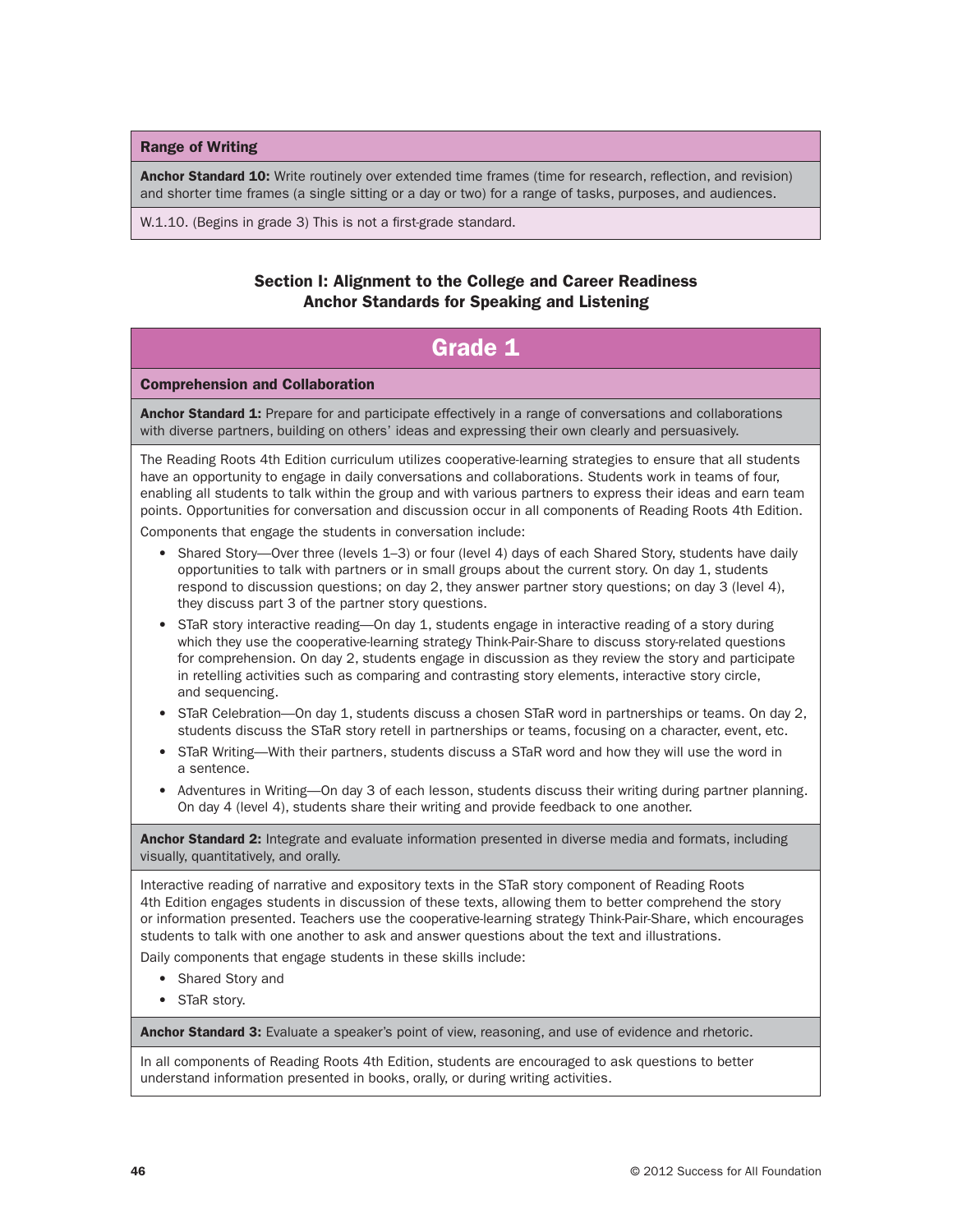#### Presentation of Knowledge and Ideas

Anchor Standard 4: Present information, findings, and supporting evidence such that listeners can follow the line of reasoning and the organization, development, and style are appropriate to task, purpose, and audience.

The Reading Roots 4th Edition curriculum supports students in their attempts to present their ideas within partnerships, teams, and whole-group situations. Students are encouraged to expand on their responses to story-related questions by engaging in discussion with one another to clarify their understanding of story content and information in expository texts.

Anchor Standard 5: Make strategic use of digital media and visual displays of data to express information and enhance understanding of presentations.

Reading Roots 4th Edition encourages students to use visuals in their writing to more fully express their ideas.

Anchor Standard 6: Adapt speech to a variety of contexts and communicative tasks, demonstrating command of formal English when indicated or appropriate.

The Reading Roots 4th Edition curriculum engages students in conversation and discussion of a variety of stories and topics. Students are encouraged to use specific vocabulary in original sentences to ensure comprehension of new vocabulary and to provide practice using it. Students discuss story content and concepts to enhance their comprehension. This allows them to utilize colloquial expressions in addition to standard English.

### Section II: Alignment to English Language Arts Standards for Speaking and Listening

# Grade 1

#### Comprehension and Collaboration

Anchor Standard 1: Prepare for and participate effectively in a range of conversations and collaborations with diverse partners, building on others' ideas and expressing their own clearly and persuasively.

SL.1.1. Participate in collaborative conversations with diverse partners about *grade 1 topics and texts* with peers and adults in small and larger groups.

- Follow agreed-upon rules for discussions (e.g., listening to others with care, speaking one at a time about the topics and texts under discussion).
- Build on others' talk in conversations by responding to the comments of others through multiple exchanges.
- Ask questions to clear up any confusion about the topics and texts under discussion.
- Reading Roots 4th Edition includes active-listening instruction to help students learn to listen carefully and engage in productive conversations. Active-listening skills include giving the speaker your full attention to hear and understand what was said and waiting for a turn to speak. Active listening is one of the team cooperation goals in Reading Roots 4th Edition.
- The cooperative-learning strategy Think-Pair-Share is used extensively throughout all the components of Reading Roots 4th Edition to ensure that all students have the opportunity to speak in response to questions in group discussions.
- Students are always encouraged to ask questions to clarify information.
- This occurs in all lessons.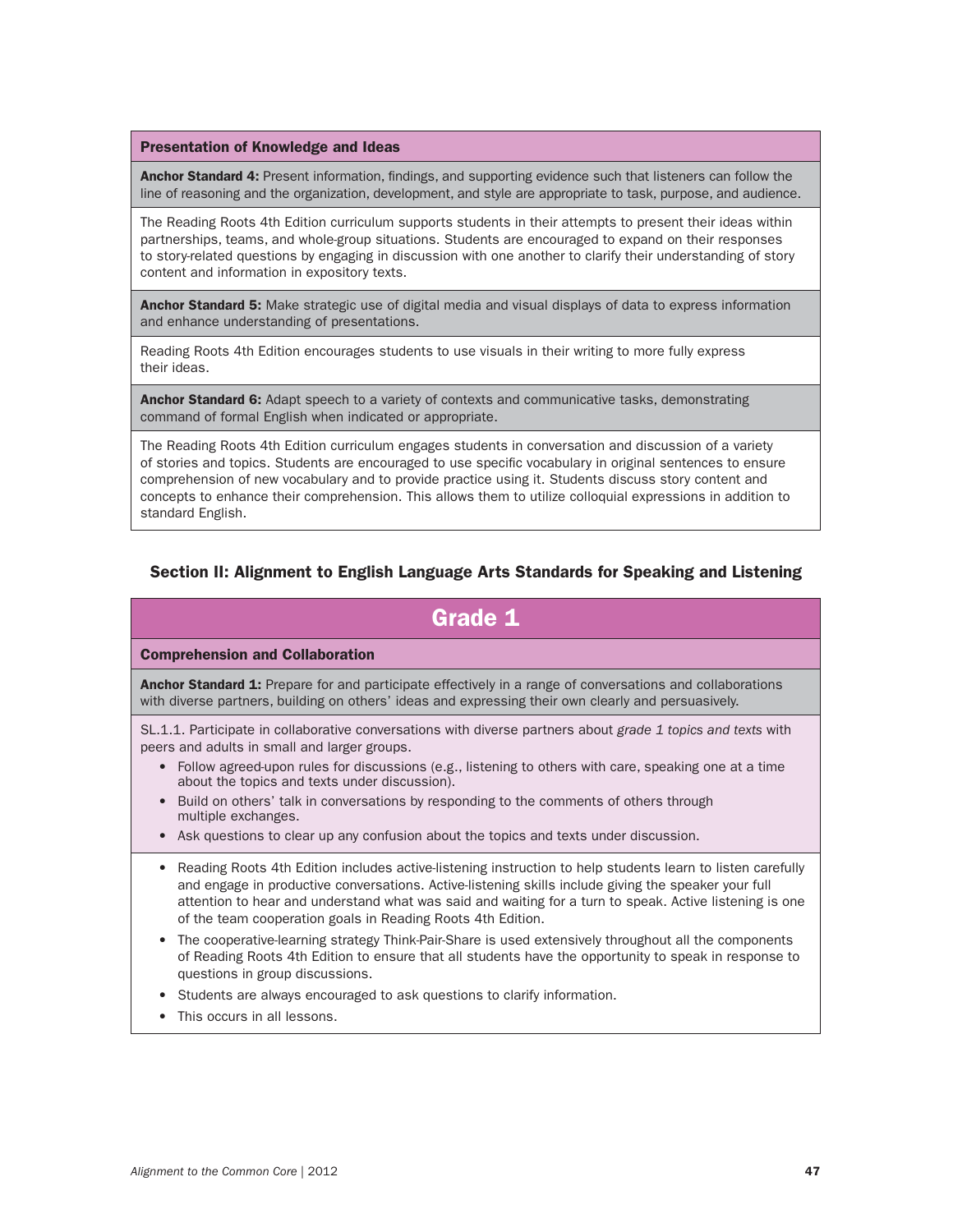Anchor Standard 2: Integrate and evaluate information presented in diverse media and formats, including visually, quantitatively, and orally.

SL.1.2. Ask and answer questions about key details in a text read aloud or information presented orally or through other media.

- The interactive reading of STaR (Story Telling and Retelling) stories and KinderRoots Shared Stories provides students with daily opportunities to ask and answer questions about texts. The use of Think-Pair-Share during the interactive reading of stories gives all students the opportunity to answer a wide variety of questions about texts.
- This occurs in all lessons (e.g., lesson 8, STaR, days 1 and 2 and Shared Story, day 1).

Anchor Standard 3: Evaluate a speaker's point of view, reasoning, and use of evidence and rhetoric.

SL.1.3. Ask and answer questions about what a speaker says in order to gather additional information or clarify something that is not understood.

- Active-listening instruction includes teaching students to ask questions to clarify what a speaker says. Students are encouraged to ask for clarification in Reading Roots 4th Edition when necessary. Team discussions provide daily opportunities for students to ask and answer questions about information and opinions presented by classmates.
- This occurs in all lessons.

#### Presentation of Knowledge and Ideas

Anchor Standard 4: Present information, findings, and supporting evidence such that listeners can follow the line of reasoning and the organization, development, and style are appropriate to task, purpose, and audience.

SL.1.4. Describe people, places, things, and events with relevant details, expressing ideas and feelings clearly.

- Through the interactive reading of STaR stories and KinderRoots Shared Stories, students are able to demonstrate these skills when they answer story-related questions. Teachers encourage students to use complete, clearly stated sentences in their responses.
- This occurs in all lessons.

Anchor Standard 5: Make strategic use of digital media and visual displays of data to express information and enhance understanding of presentations.

SL.1.5. Add drawings or other visual displays to descriptions when appropriate to clarify ideas, thoughts, and feelings.

- In early lessons, students are encouraged to use drawings to represent the ideas they wish to write. As their writing abilities improve, students may continue to include illustrations to elaborate on their writing.
- This occurs in all lessons.

Anchor Standard 6: Adapt speech to a variety of contexts and communicative tasks, demonstrating command of formal English when indicated or appropriate.

SL.1.6. Produce complete sentences when appropriate to task and situation.

- In the STaR story component of each lesson, students learn new story-related vocabulary. After reading the story on day 1 and engaging in the reread activity on day 2, students choose one of the STaR vocabulary words to use in a sentence. Students practice using their words in complete sentences.
- Students are encouraged to answer story-related questions in the STaR story and Shared Story components.
- This occurs in all lessons.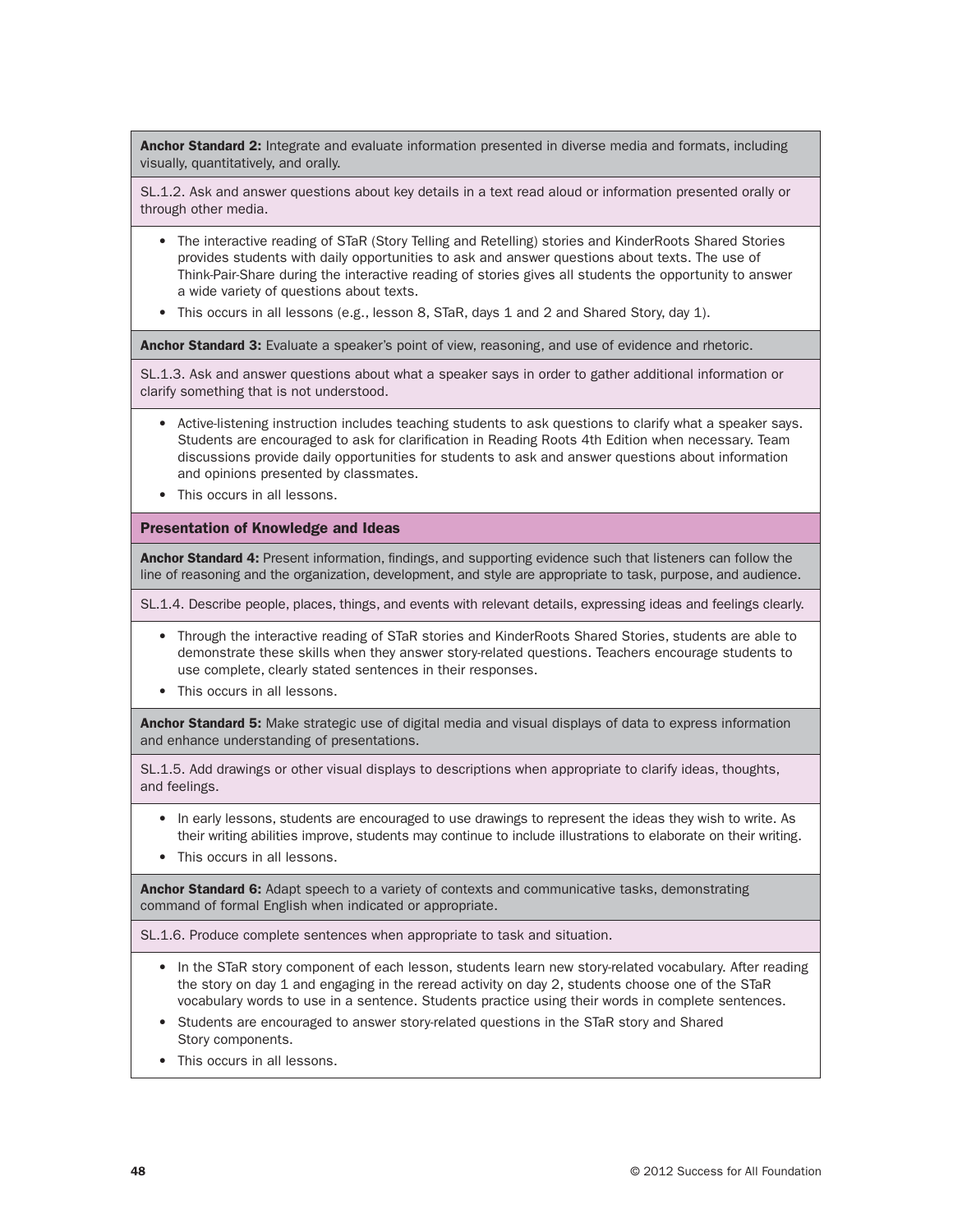# Section I: Alignment to the College and Career Readiness Anchor Standards for Language

# Grade 1

#### Conventions of Standard English

Anchor Standard 1: Demonstrate command of the conventions of standard English grammar and usage when writing or speaking.

Reading Roots 4th Edition lessons promote the use of the conventions of standard English grammar and usage for all writing and speaking components. Teachers model the use of standard English for students in speaking and writing.

Daily components that engage students in these skills include:

- STaR story—Students are encouraged to use standard English when answering story-related questions on days 1 and 2.
- STaR Celebration—Students practice using new vocabulary in complete sentences.
- STaR Writing—Students are encouraged to write a sentence using a STaR vocabulary word. In early lessons, students use drawings and other strategies to represent words as they write sentences. As their ability to write progresses, they learn to use the conventions of standard English to write their sentences.
- Shared Story—Students are encouraged to answer story-related questions in complete sentences.
- Alphie's Question Quiz—Students are randomly selected to answer a story-related question. Teachers prompt students to answer in a complete sentence and to add to the complexity of the sentence's structure.
- Adventures in Writing—Initially, students use a variety of writing strategies to put their thoughts and ideas on paper. As their writing ability progresses, students are expected to write complete sentences. Teachers provide instruction in grammar, usage, and punctuation in this component.

Anchor Standard 2: Demonstrate command of the conventions of standard English capitalization, punctuation, and spelling when writing.

The Adventures in Writing component of each lesson instructs students in writing that focuses on the use of standard English. Teachers provide instruction in capitalization, punctuation, and spelling in this component. Additionally, students learn to use the conventions of standard English in STaR Writing.

#### Knowledge of Language

**Anchor Standard 3:** Apply knowledge of language to understand how language functions in different contexts, to make effective choices for meaning or style, and to comprehend more fully when reading or listening.

This is not a first-grade standard.

#### Vocabulary Acquisition and Use

Anchor Standard 4: Determine or clarify the meaning of unknown and multiple-meaning words and phrases by using context clues, analyzing meaningful word parts, and consulting general and specialized reference materials, as appropriate.

The STaR story and Shared Story components instruct students in the use of context clues and in the interpretation of illustrations and graphics to assist in determining the meaning of words.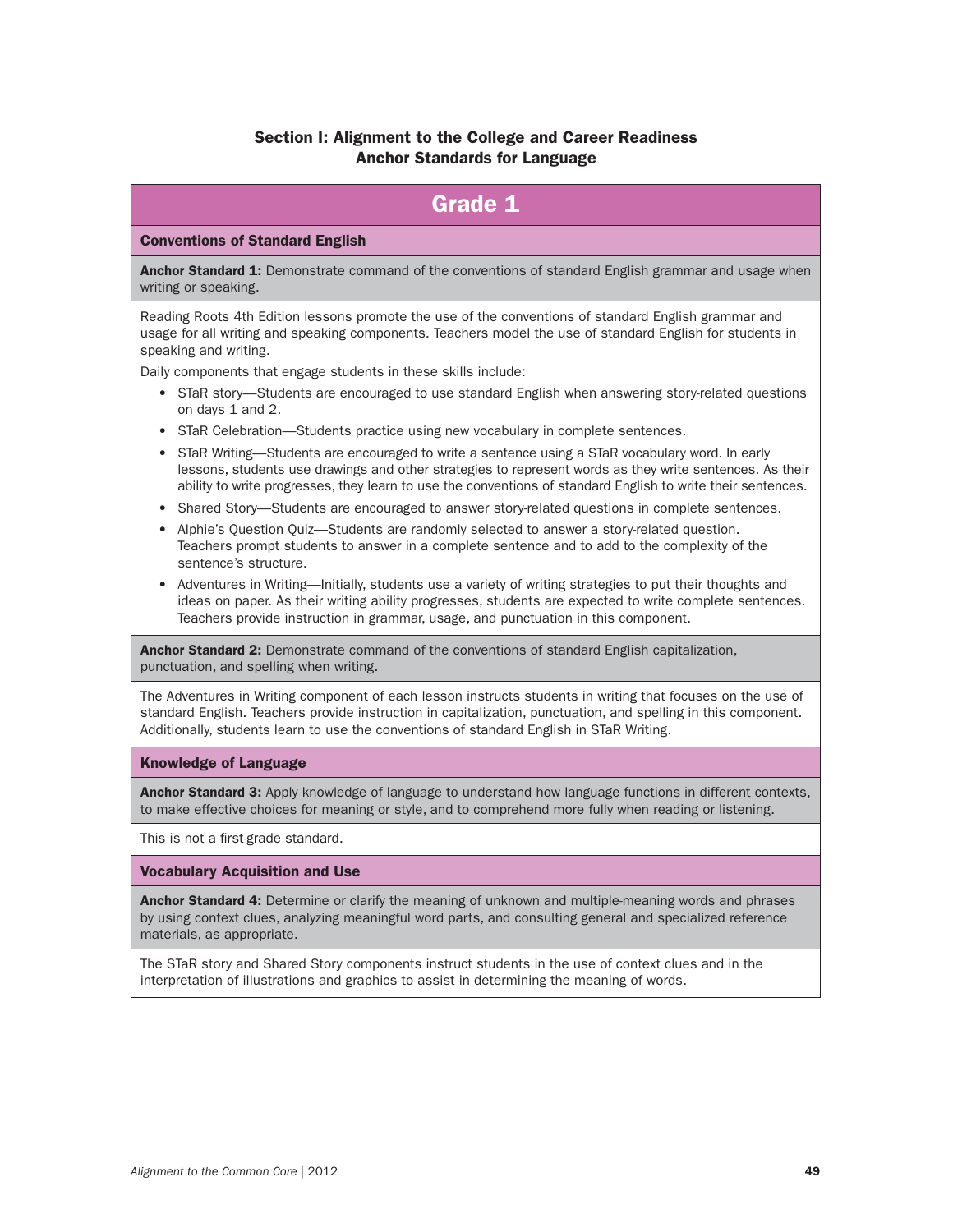Anchor Standard 5: Demonstrate understanding of figurative language, word relationships, and nuances in word meanings.

Reading Roots 4th Edition places a major focus on vocabulary development and word relationships. Students engage in daily components that allow them to use new vocabulary and demonstrate their word knowledge. Daily components that engage students in these skills include:

- STaR story,
- STaR Celebration,
- STaR Writing,
- Shared Story,
- Alphie's Question Quiz, and
- Adventures in Writing.

Anchor Standard 6: Acquire and use accurately a range of general academic and domain-specific words and phrases sufficient for reading, writing, speaking, and listening at the college and career readiness level; demonstrate independence in gathering vocabulary knowledge when encountering an unknown term important to comprehension or expression.

The Reading Roots 4th Edition curriculum provides multiple daily opportunities for vocabulary development and reinforcement.

Daily components that engage students in these skills include:

- STaR story,
- STaR Celebration,
- STaR Writing,
- Shared Story,
- Alphie's Question Quiz, and
- Adventures in Writing.

### Section II: Alignment to English Language Arts Standards for Language

| <b>Grade 1</b>                                                                                                                                                                                                                                                                                                                                                                                                                                                                                                                                                                             |
|--------------------------------------------------------------------------------------------------------------------------------------------------------------------------------------------------------------------------------------------------------------------------------------------------------------------------------------------------------------------------------------------------------------------------------------------------------------------------------------------------------------------------------------------------------------------------------------------|
| <b>Conventions of Standard English</b>                                                                                                                                                                                                                                                                                                                                                                                                                                                                                                                                                     |
| <b>Anchor Standard 1:</b> Demonstrate command of the conventions of standard English grammar and usage when<br>writing or speaking.                                                                                                                                                                                                                                                                                                                                                                                                                                                        |
| L.1.1. Demonstrate command of the conventions of standard English grammar and usage when writing<br>or speaking.<br>• Print all upper- and lowercase letters.<br>Use common, proper, and possessive nouns.<br>Use singular and plural nouns with matching verbs in basic sentences (e.g., He hops; We hop).<br>$\bullet$<br>Use personal, possessive, and indefinite pronouns (e.g., I, me, my; they, them, their;<br>anyone, everything).<br>• Use verbs to convey a sense of past, present, and future (e.g., Yesterday I walked home; Today I walk<br>home; Tomorrow I will walk home). |
| Use frequently occurring adjectives.                                                                                                                                                                                                                                                                                                                                                                                                                                                                                                                                                       |

• Use frequently occurring conjunctions (e.g.*, and*, *but*, *or*, *so*, *because*).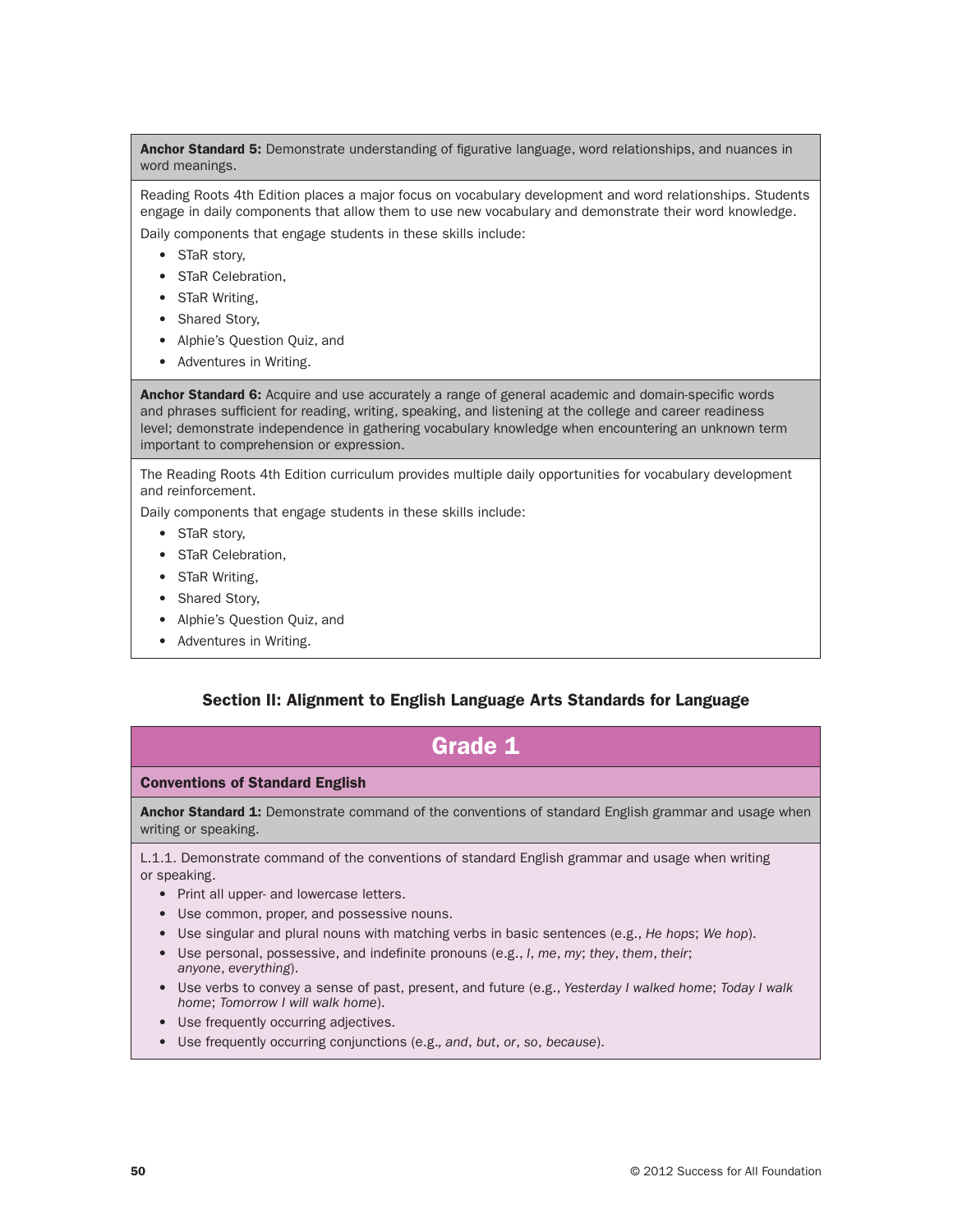- Use determiners (e.g., articles, demonstratives).
- Use frequently occurring prepositions (e.g., *during*, *beyond*, *toward*).
- Produce and expand complete simple and compound declarative, interrogative, imperative, and exclamatory sentences in response to prompts.
- Each of the daily components in Reading Roots 4th Edition provides students with opportunities to demonstrate the above skills as they discuss story questions in STaR stories and Shared Stories and when they write during STaR Writing and Adventures in Writing in each lesson.
- Students learn to write all uppercase and lowercase letters in the FastTrack Phonics component of Reading Roots 4th Edition.
- This occurs in all lessons.

Anchor Standard 2: Demonstrate command of the conventions of standard English capitalization, punctuation, and spelling when writing.

L.1.2. Demonstrate command of the conventions of standard English capitalization, punctuation, and spelling when writing.

- Capitalize dates and names of people.
- Use end punctuation for sentences.
- Use commas in dates and to separate single words in a series.
- Use conventional spelling for words with common spelling patterns and for frequently occurring irregular words.
- Spell untaught words phonetically, drawing on phonemic awareness and spelling conventions.

In the Adventures in Writing and STaR Writing components of Reading Roots 4th Edition, students demonstrate their knowledge of standard English by using capitalization, punctuation, and correct spelling in their writing.

In Reading Roots 4th Edition:

- Level 1—Students write up to two simple sentences independently using phonetic spelling and writing strategies. Students learn how to give and receive constructive comments about writing, and they learn how to use a partner's comments to improve or edit their writing.
- Level 2—Students write at least three sentences independently using phonetic spelling and writing strategies. Sentences should be a mix of simple and complex. At this level, students self-edit to check capitalization, spelling, and punctuation. Students use peer editing to give and receive constructive comments about writing. They use a partner's comments to improve or edit their writing.
- Level 3—Students write at least six sentences independently using phonetic spelling and writing strategies. Sentences should be a mix of simple and complex. Students self-edit to learn how to make additional edits to writing such as looking for omitted words and considering word choice and sentence structure. Students use peer editing to give and receive constructive comments about writing. They use a partner's comments to improve or edit their writing.
- Level 4—Students write six or more sentences independently using phonetic spelling and writing strategies. Sentences should be a mix of simple and complex. Students should understand paragraphs and their format and write sentences in the form of a paragraph. Students learn how to make additional edits to writing such as looking for omitted words, considering word choice, and changing sentence structure. Students use peer editing to give and receive constructive comments about writing. They use a partner's comments to improve or edit their writing.
- This occurs in all lessons.

#### Knowledge of Language

**Anchor Standard 3:** Apply knowledge of language to understand how language functions in different contexts, to make effective choices for meaning or style, and to comprehend more fully when reading or listening.

L.1.3. (Begins in grade 2)